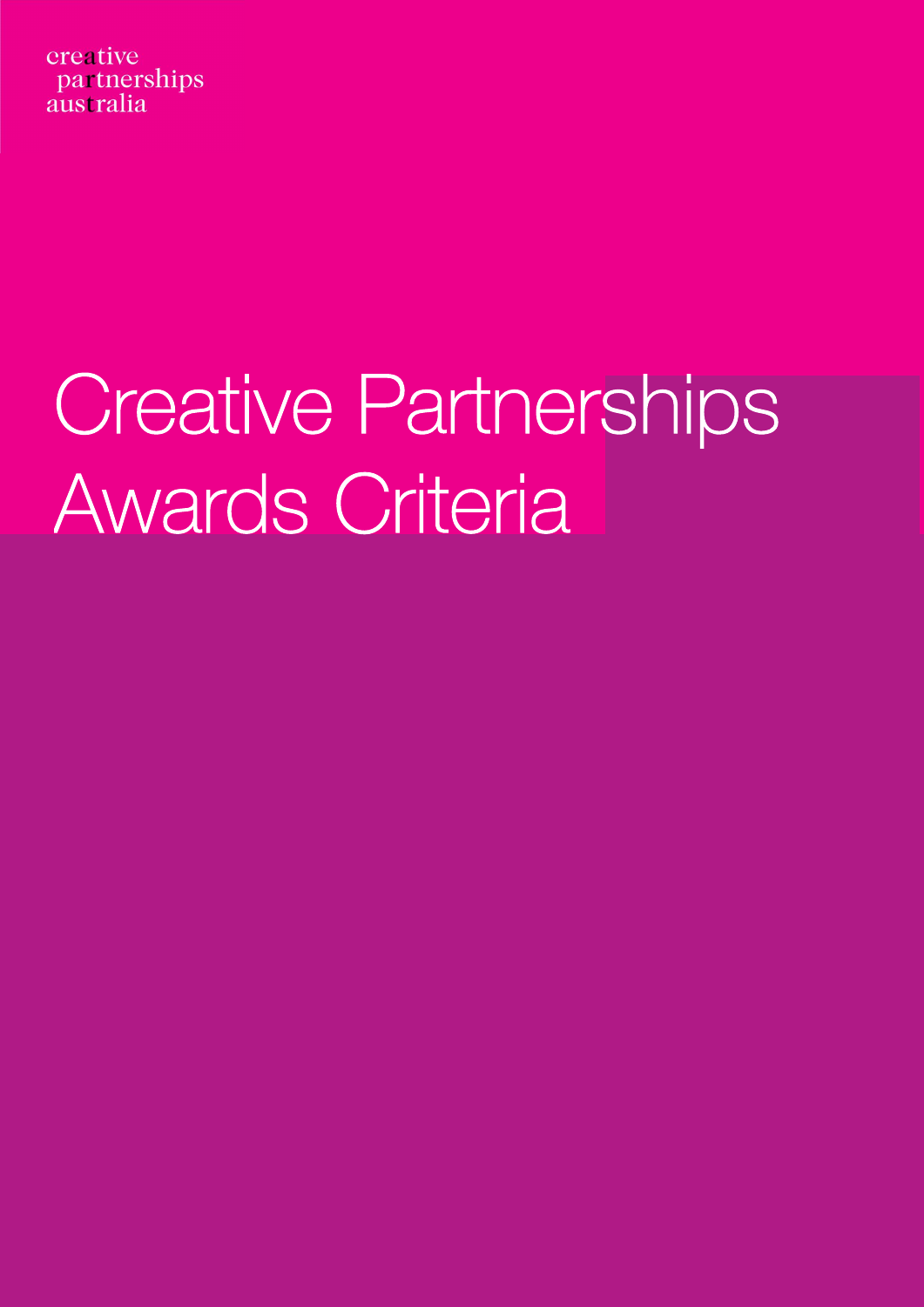# Creative Partnerships Awards Criteria

The awards are open to all individuals from all Australian states and territories, showing leadership in private giving and arts partnerships in the fields of arts, philanthropy and business.

# Philanthropy Leadership Award

For an individual, family, group, foundation or other entity that through their leadership, advocacy, practice and example has contributed significantly to the arts and encouraged philanthropic giving to the arts.

#### **Criteria**

- 1. The nominee has a strong record of philanthropic support for the arts.
- 2. The nominee's commitment to the arts has been sustained over a period of time.
- 3. The nominee is recognised as a leader in changing attitudes to the value of supporting the arts through personal leadership and advocacy.
- 4. The nominee's impact on the arts is recognised and acknowledged by the philanthropic and arts sectors.

### Business Leadership Award

For an individual working in the business sector who through their leadership, advocacy, practice and example has made an exceptional contribution to Australia's cultural life by fostering increased investment and engagement between business and the arts.

#### **Criteria**

- 1. The nominee has a strong record of leading and generating business investment in the arts.
- 2. The nominee's commitment to business partnerships with the arts has been sustained over a period of time.
- 3. The nominee is a recognised leader and advocate working within the business community to foster engagement between business and the arts.
- 4. The nominee's impact on the sustainability of the arts sector is recognised and acknowledged by the business and arts sectors.

## Arts Leadership Award

For an individual working in the arts and cultural sector who through their leadership, advocacy, practice and example has made an exceptional contribution to promoting private sector's investment into Australia's cultural life; demonstrating vision, commercial acumen and strategic thinking in their engagement with donors and business, and encouraging increased giving to the arts.

#### **Criteria**

- 1. The nominee has a strong record of leading and generating private sector investment in the arts.
- 2. The nominee's commitment to private sector partnerships has been sustained over a period of time.
- 3. The nominee is a recognised leader and advocate of arts investment and partnerships within the arts community, fostering engagement between donors and/or business and the arts.
- 4. The nominee's impact on the sustainability of the arts sector is recognised and acknowledged by donors and business.